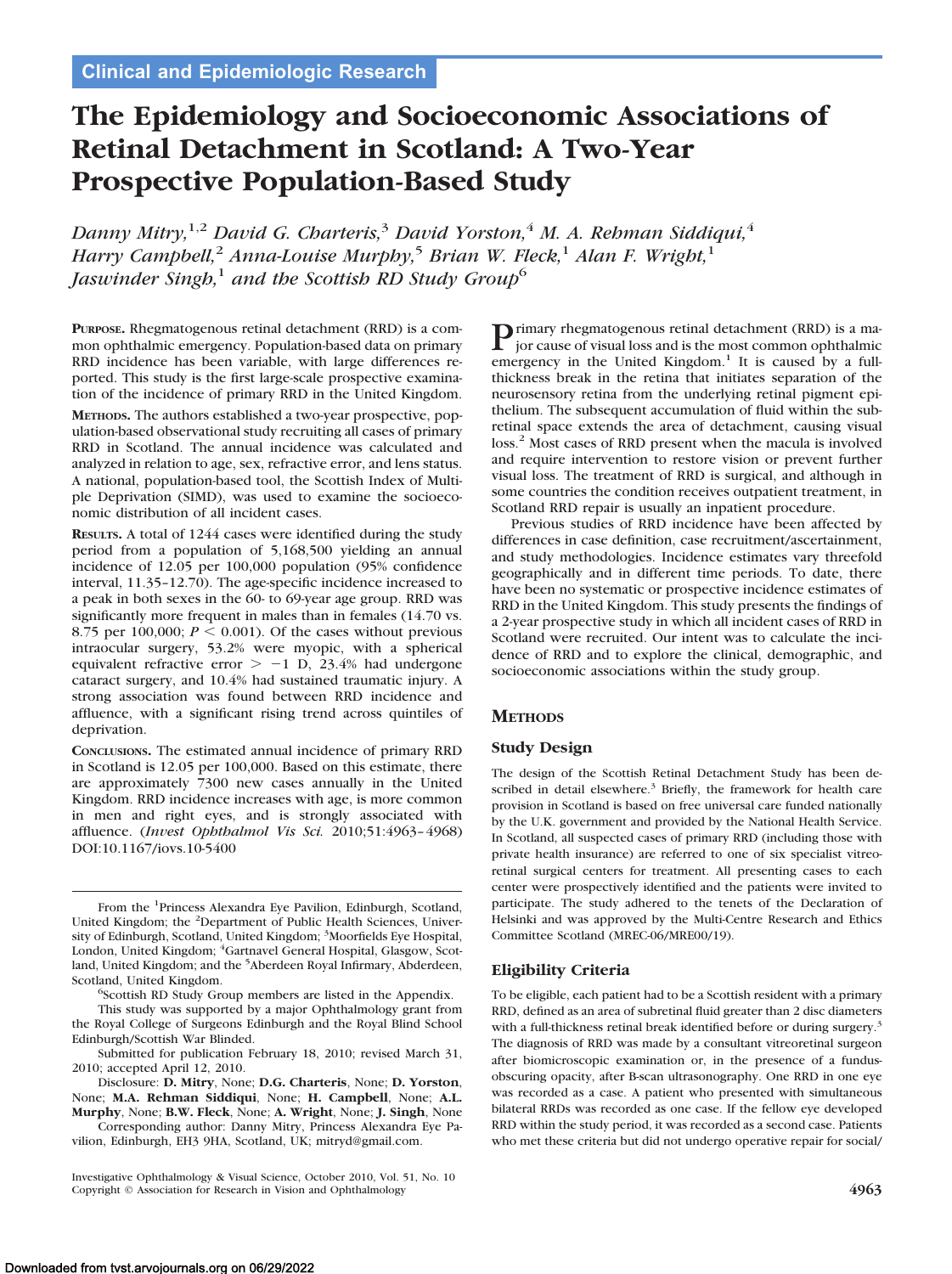medical reasons were also eligible. RRDs occurring after blunt trauma or previous cataract surgery were included.

The exclusion criteria were (1) previous posterior segment intraocular surgery, (2) previous penetrating injury in the presenting eye, (3) previous RRD in the presenting eye, and (4) all other types of retinal detachment (exudative, tractional, or combined).

## **Data Quality**

Data collected on all incident cases between November 1, 2007, and October 31, 2009, included clinical, demographic, and treatment information.3 A local investigator was nominated in each center to ensure complete case identification. Each site was visited by the lead researcher (DM) to guarantee complete recruitment. The busier centers were visited between one and three times weekly. The outlying centers were visited fortnightly, with weekly telephone contact maintained at these sites.

Several validation techniques were established to ensure complete case capture. Surgical logbooks in each center were examined to identify all cases that had vitreoretinal surgery of any type. This list was then checked against all collected data between visits to identify any potentially missed cases. Subsequently, all clinical case notes and discharge letters of patients who underwent vitreoretinal surgery were viewed individually to determine how many cases were not recruited during the short time period between visits. Incomplete information was followed up by contacting the patient or surgeon directly. Patients not recruited in the hospital were invited to participate at the first follow-up appointment. Each of the 16 vitreoretinal consultants in Scotland was asked to provide a weekly account, identifying patients who presented privately or those in whom surgery was not indicated. Over the study period, 4 patients presented privately, and 15 others did not have surgery.

## **Scottish Population**

Scotland is a well defined geographic region with a stable population and a highly developed infrastructure and health care system, providing a rare opportunity to study disease incidence with great accuracy. Study participants were derived from the entire resident population of Scotland. Population data were obtained from the General Register Office of Scotland. The last formal census was conducted in 2001. Annual midyear estimates are calculated by the General Register Office, with a demographic cohort component method. Midyear population estimates for 2008 were used in the analysis. The total population in 2008 was 5,168,500 (males, 2,500,205; females, 2.668,295) (http:// www.gro-scotland.gov.uk/statistics/publications-and-data/populationestimates/mid-year/mid-2008-pop-est/index.html).

## **Scottish Index of Multiple Deprivation**

The Scottish Index of Multiple Deprivation (SIMD) is the Scottish Government's official tool for identifying small area concentrations of multiple deprivation across Scotland thus enabling effective targeting of policies and funding (http://www.scotland.gov.uk/Publications/ 2009/10/28104046/0). The SIMD approaches deprivation as a range of problems arising from a lack of resources or opportunities and provides a multidimensional indicator of deprivation. It uses 6505 datazones, which are population-based geographic areas with approximately 750 people living in each one. The datazone of each patient was identified by the postal code. The SIMD ranks these areas from 1, the most deprived, to 6505, the least deprived, providing a ranking for every datazone in Scotland. The datazones are ranked according to an overall deprivation score, which is a weighted sum of seven domain scores (current income, employment, health, education, geographic access, crime, and housing) derived from 37 different indicators. The SIMD index provides a relative ranking and not an absolute measure of deprivation (i.e., a datazone ranked 50 is not twice as deprived as the one ranked 100).

## **Statistical Methods**

Annual RRD incidence rates and 95% confidence intervals (CIs) were calculated for sex and age group based on the Poisson distribution. Age-standardized incidences were calculated by a direct method, based on the European Standard Population. Differences in incidence between comparison groups were calculated by using the *z*-test. Proportionality differences, including trends, were calculated with the  $\chi^2$ statistic. Meta-estimates were based on a random-effects model and displayed as a forest plot. All reported probabilities (*P*) are based on two-sided tests.

## **RESULTS**

#### **Sample Size**

Over the 2-year study period, a total of 1202 cases of primary RRD were recruited. Through regular examination of all operating logbooks, we are confident that this represents 96.6% of all surgically treated cases of primary RRD in Scotland. An additional 42 cases met the inclusion criteria but were missed while in the hospital or refused to participate. Clinical data on these cases were not available and are not included in further analysis. Including these 42 cases, the annual incidence of RRD was 12.05 per 100,000 (95% CI, 11.35–12.70).

#### **Age and Sex Distribution**

Table 1 shows the baseline characteristics of all cases. The incidence rates are shown in Table 2. There is marked variation with both sex and age. A significantly higher incidence of all types of RRD was seen in the males. This sex difference was also noted in the age-standardized incidence (M-F, 1.76:1).

#### **Pseudophakic RRD**

RRD cases were divided between those that had been treated with cataract surgery (pseudophakic or aphakic) and those that had not (phakic). Approximately one (21.6%; 260/1202) in five presenting cases had undergone cataract surgery with intraocular lens insertion. The median time from cataract surgery to presentation with RRD was 3.28 years (IQR, 1.06 –7.23 years). Of the pseudophakic cases, 46 (17.7%) of 260 were known to have had surgical complications at the time of cataract removal, with vitreous loss, and had a shorter median time to presentation of 1.38 years (IQR, 0.37–7.23 years). Sixty-eight percent (178/260) of pseudophakic RRDs occurred in males; the female pseudophakic RRD group had a higher proportion of complicated cataract surgery (23.1%; 19/82 vs. 15.1%; 27/ 178).

# **Refractive Error**

Spherical equivalent refractive (SER) error measurements were calculated as diopters. To avoid inaccuracies between measured SER in phakic and pseudophakic cases, only the SERs of the 920 phakic patients were included for analysis (Table 1). The majority (53.1%) of cases were myopic, with an SER of  $\ge$  $-1$  D and 18.1% of all cases were highly myopic, with an SER of  $> -6$  D. Figure 1 demonstrates the age distribution of all phakic cases with a known SER (843/920). In those phakic cases younger than 50, 82.1% (161/196) exhibited myopia  $>$ 1 D. With increasing age, this trend diminished, with an increasing proportion of emmetropic individuals affected (Fig. 1). There was no difference in the sex distribution of RRD associated with myopia ( $P = 0.511$ ).

## **Laterality**

The right eye was affected significantly more frequently than the left eye (54.9% vs.  $43.4\%$ ;  $P \le 0.0001$ ) in both males and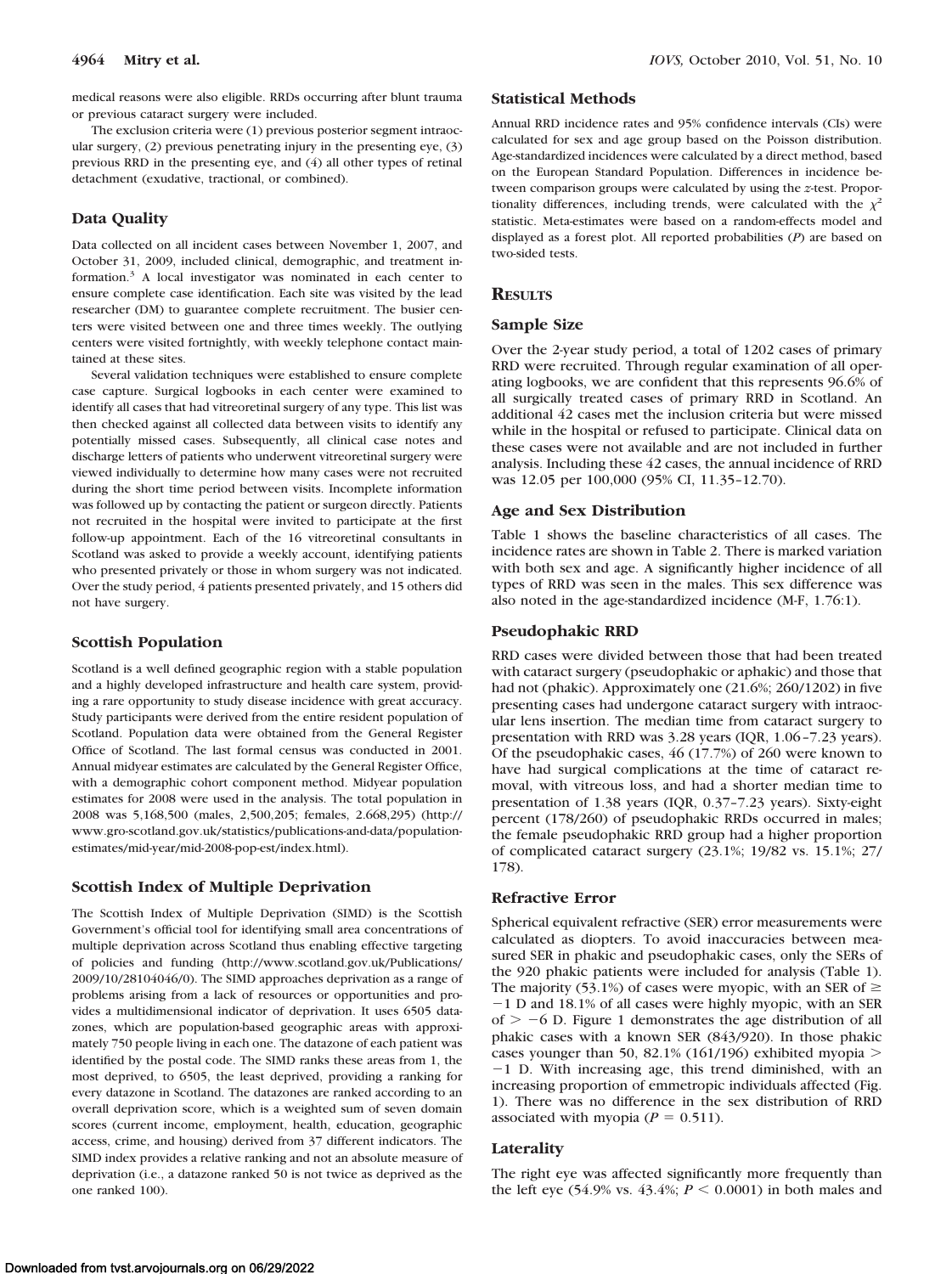| <b>TABLE 1.</b> Baseline Characteristics of the Study Population |  |  |  |
|------------------------------------------------------------------|--|--|--|
|------------------------------------------------------------------|--|--|--|

| <b>Baseline Characteristics</b>            | Cases, $n$ $(\%)$ |
|--------------------------------------------|-------------------|
| Year of diagnosis                          |                   |
| 2007-2008                                  | 594 (49.4)        |
| 2008-2009                                  | 608(50.5)         |
| Sex                                        |                   |
| Male                                       | 735 (61.1)        |
| Female                                     | 467(38.9)         |
| Ethnicity                                  |                   |
| White British                              | 1176 (97.9)       |
| Pakistani                                  | 7(0.6)            |
| Chinese                                    | 6(0.5)            |
| Indian                                     | 4(0.3)            |
| <b>Black</b>                               | 2(0.2)            |
| Other                                      | 6(0.5)            |
| Age group, y                               |                   |
| $0 - 9$                                    | 2(0.2)            |
| $10 - 19$                                  | 27(2.2)           |
| $20 - 29$                                  | 40(3.3)           |
| $30 - 39$                                  | 90(7.4)           |
| $40 - 49$                                  | 145(12.1)         |
| $50 - 59$                                  | 292 (24.3)        |
| $60 - 69$                                  | 371 (30.9)        |
| $70 - 79$                                  | 179 (14.9)        |
| $80+$                                      | 56(4.7)           |
| Affected Eye                               |                   |
| Right                                      | 661 (54.9)        |
| Left                                       | 522 (43.4)        |
| Both (simultaneous)                        | 18(1.5)           |
| Phakic status                              |                   |
| Phakic                                     | 920 (76.5)        |
| Pseudophakic                               | 260 (21.6)        |
| Aphakic                                    | 22(1.8)           |
| Spherical equivalent refractive error (D)* |                   |
| $\geq +6$ D                                | 7(0.8)            |
| $>>+1$ to $<<+6$ D                         | 79 (8.6)          |
| $\ge -1$ to $\le +1$ D                     | 269 (29.2)        |
| $\ge -1$ to $\lt$ -6 D                     | 323 (35.1)        |
| $\ge -6$ D                                 | 166(18.1)         |
| Not known                                  | 76 (8.2)          |
|                                            |                   |

\* Spherical equivalent refractive error (SER) of all 920 phakic cases of RRD.

females. Less than 2% (18/1202) of cases presented with unilateral symptoms, but clinical examination revealed RRD to be present in both eyes. Six percent (70/1202) of cases had had an RRD in the fellow eye outside the study period, and 8/1202



**FIGURE 1.** Scatterplot and trendline of age and SER error for 91.6% (843/920) of phakic cases of primary RRD.

(0.67%) sustained a consecutive fellow eye RRD during the study period.

#### **Indices of Deprivation**

Postal code data were available for matching to SIMD rank for 1178 cases. Figure 2 shows the age standardized annual incidence of primary RRD by quintile of ranked deprivation for males and females. The age standardized incidence of RRD rose from 9.15 to 13.5 per 100,000 between the most deprived and the least deprived quintiles, with a strong association across quintiles of increasing affluence ( $\chi^2_{\text{trend}} = 22.48; P = 2.11 \times$  $10^{-6}$ ). This association was stronger in the males ( $\chi^2_{\text{trend}}$  = 18.74;  $P = 1.49 \times 10^{-5}$ ) than in the females ( $\chi^2_{\text{trend}} = 4.08$ ;  $P = 0.043$ ). A similar trend was observed across the component domains making up the SIMD score, with a higher incidence in the more affluent quintiles. A significant trend was found in the domains of income, employment, health, education, and housing  $(P \le 0.0001)$ . The strongest association was found in the domain of education ( $\chi_2^{\text{trend}} = 40.22$ ;  $P = 2.27 \times$  $10^{-10}$ ). Geographic access to essential services demonstrated the opposite trend ( $\chi^2_{\text{trend}} = 8.29$ ;  $P = 0.004$ ; see Supplementary Fig. S1, http://www.iovs.org/cgi/content/full/51/10/4963/ DC1).

|                            | Male                  | Female              | P <sub>1</sub> |
|----------------------------|-----------------------|---------------------|----------------|
| Overall incidence*         | 14.70 (13.60-15.80)   | $8.75(8-9.60)$      | < 0.0001       |
| Age group                  |                       |                     |                |
| $0 - 9$                    | $0.35(0.10-1.30)$     |                     |                |
| $10-19$                    | $2.65(1.50-4.25)$     | $1.65(0.80-3)$      | 0.3            |
| $20 - 29$                  | $3.30(2.10-4.90)$     | $2.50(1.45-4)$      | 0.49           |
| $30 - 39$                  | $7.30(5.35-9.70)$     | $6.20(4.45 - 8.30)$ | 0.48           |
| $40 - 49$                  | $11.90(9.55 - 14.60)$ | $6.55(4.90-8.55)$   | < 0.0001       |
| $50 - 59$                  | 28.90 (24.95-33.33)   | 14.60 (11.90-17.75) | < 0.0001       |
| $60 - 69$                  | $45.85(40.30-50)$     | 21.40 (17.80-25.50) | < 0.0001       |
| $70 - 79$                  | 27.10 (21.85–33.20)   | 19.85 (15.90-24.50) | 0.04           |
| $80+$                      | $16.70(10.8-24.65)$   | $10.70(7.25-15.20)$ | 0.13           |
| Age standardized incidence | 13.09 (11.23-14.95)   | 7.41 (6.43-8.39)    | < 0.0001       |
| <b>Traumatic RRD</b>       | $2(1.60-2.40)$        | $0.5(0.35-0.75)$    | < 0.0001       |
| Nontraumatic RRD           | $12.70(11.75-13.75)$  | $8.25(7.50-9.05)$   | < 0.0001       |

Data are expressed as annual incidences per 100,000 (95% CI).

\* Overall annual incidence of all eligible cases is 12.05 (11.35–12.70).

† Incidence comparison between males and females.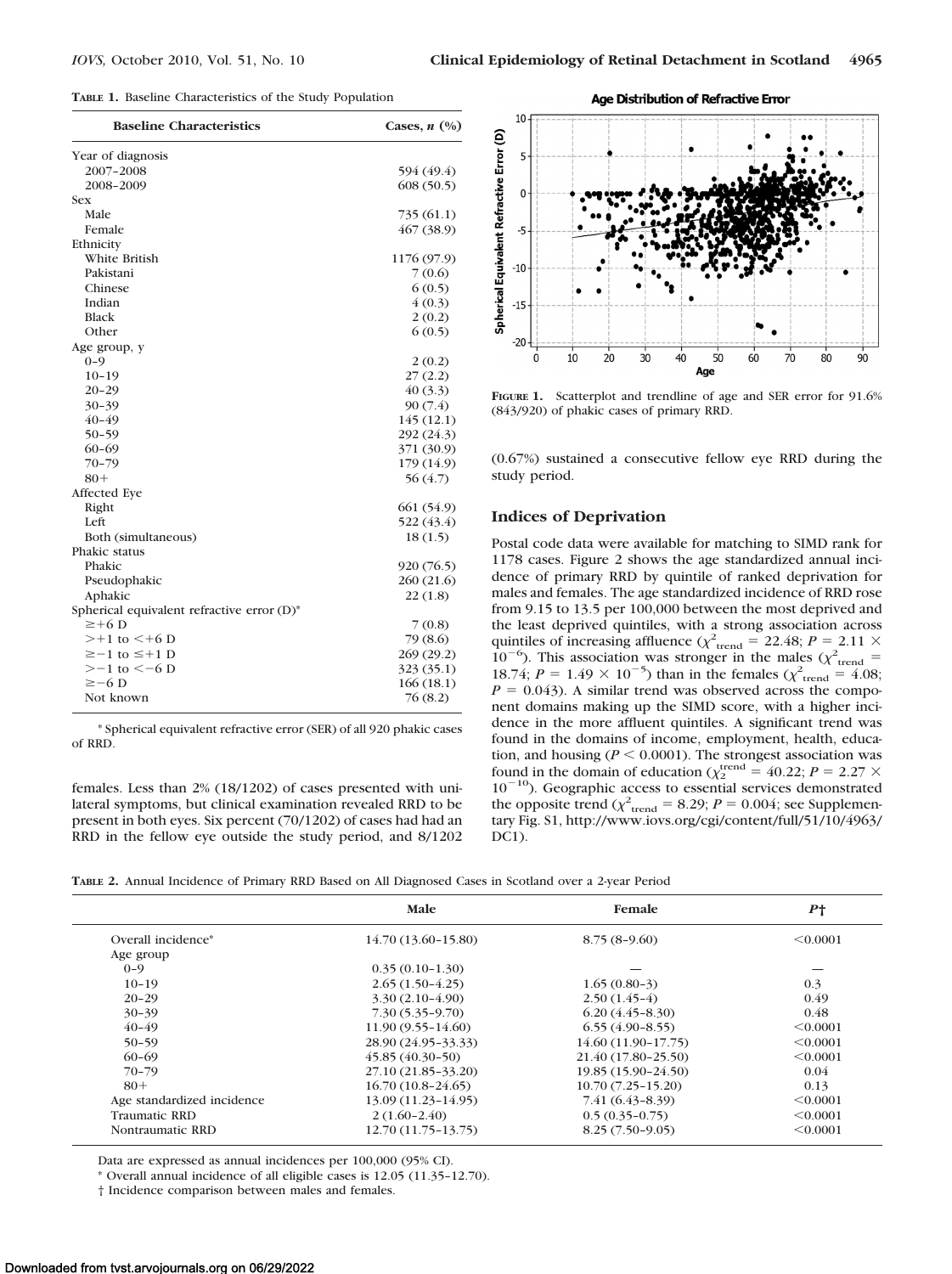

**FIGURE 2.** Age standardized incidence and 95% CI of primary RRD by quintiles of deprivation in males and females ( $\chi^2_{\text{trend}}$  males = 18.74,  $\vec{P} = 1.49 \times 10^{-5}$ ;  $\chi^2$ <sub>trend</sub> females = 4.08,  $P = 0.043$ ). 1, most deprived quintile; 5, least deprived quintile.

Attachment of the macula at presentation, which is the most important determinant of final visual outcome, showed a marked variation across quintiles of deprivation (Supplementary Table S1). Sixty-five percent of cases in the most deprived quintile presented with a detached or bisected macula at diagnosis compared with 50.8% in the most affluent quintile ( $\chi^2_{\text{trend}}$  = 6.83;  $P = 0.0089$ ).

The extent of detachment may be an indicator of chronicity of RRD and this parameter also demonstrated significant variation across quintiles of deprivation (Supplementary Table S2). One quadrant of detachment was more frequent in the leastdeprived quintile than in the most deprived (29% vs. 18%;  $\chi^2$ <sub>trend</sub> = 9.69; *P* = 0.0018). Total RRD (four quadrants of detachment) was much more frequent in the most deprived quintile than in the most affluent (13% vs. 4%;  $\chi^2_{\text{trend}} = 14.17$ ;  $P = 0.0001$ .

A higher proportion of cases in the most deprived quintile had undergone cataract surgery than in the least-deprived (28.4% vs. 18.8%;  $\chi^2_{\text{trend}} = 8.74$ ,  $P = 0.003$ ). There were no significant differences between quintiles of deprivation in the proportions of significant ocular trauma (Supplementary Tables S3, S4).

Refractive error and SIMD ranking were available in 90.4% (832/920) of phakic cases. Figure 3 illustrates the proportion of low ( $\ge -1$  to  $\le -6$  D) and high ( $> -6$  D) myopia across quintiles of deprivation for these cases. A significant trend was noted for low myopia ( $\ge -1$  to  $\le -6$  D;  $\chi^2_{\text{trend}} = 7.85$ ;  $P =$ 0.005), with 32.4% of cases in the most affluent quartile having low myopia compared with 22.4% in the most deprived. No such trend was observed for high myopia ( $> -6$  D; 16.4% in the most affluent quartile versus 11.7% in the most deprived;  $\chi$ <sup>2</sup><sub>trend</sub> = 1.34; *P* = 0.24). An examination of all cases with SER error  $> -1$  D showed a significant trend ( $\chi^2$ <sub>trend</sub> = 11.19; *P* = 0.00081), with 48.8% of cases in the most affluent quartile compared with 34% in the most deprived.

## **DISCUSSION**

In one of the largest prospectively recruited studies of primary RRD, we found the annual incidence in a population of 5.1 million to be 12.05 per 100,000 population. In the United Kingdom, this rate equates to approximately 7300 incident cases of primary RRD annually.

There have been several studies over the past 40 years that were conducted with the principal goal of estimating the incidence of primary RRD, reporting a wide range of results.<sup>4-16</sup> In only one study, from Beijing, China,  $17$  was a population comparable to ours in size examined, and it produced a much lower estimate of annual incidence (7.98 per 100,000; 95% CI, 7.3– 8.67). This difference may be attributable in part to the age distribution of the study population. In Beijing, 14% of the population was older than 60 years, compared with 22.6% in Scotland. In previous reports with a sample size of more than 500 cases, a minimum recruitment period of 1 year, and predefined case eligibility, the annual incidence varied nearly twofold, between 7.98 and 14 per  $100,000$ .<sup>4-6,17</sup> In reports from European countries only, a similar variation exists, with annual incidence rates varying between  $6.9$  and  $14$  per  $100,000$  population.<sup>6,10</sup> There are several possible reasons for the noted variation: the methodology used in previous studies has differed considerably<sup>18</sup>; there were no clearly defined inclusion criteria across studies making accurate comparison problematic. RRD incidence varies with age, sex, affluence and prevalence of both myopia and pseudophakia; thus, characteristics of the underlying study population will influence the reported incidence. Finally, changing treatment modalities for RRD and a move toward more daycase surgery and outpatient procedures<sup>19</sup> may influence case recording, making comparison of rates between countries and different time periods difficult.

We found a large difference in the incidence of RRD between men and women (M-F ratio, 1.68:1). The significant difference in incidence persisted in the age-standardized incidence ratios (M-F, 1.76:1) and was not affected by excluding trauma and previous cataract surgery (M-F, 1.40:1). Within the pseudophakic group, the overrepresentation of men was even more marked (M-F, 2.3:1), despite a higher rate of cataract surgery in women in the United Kingdom.<sup>20</sup> Most previous studies show a higher incidence in males,  $8,11,13,14,21$  (M-F, 1.3:1 to 2.3:1); a minority have found that women predominate in the phakic, nontraumatic group.  $(M-F, 1:1.16$  to  $1:1.4)^{5,12}$  A meta-estimate of previous studies reporting the sex distribution in RRD incidence indicate a male proportionality of between 52% and 59% ( $P < 0.0001$ ; Supplementary Fig. S2). Long-term cohort studies in Taiwan have demonstrated that the risk of RRD after cataract surgery is higher in males. The increased risk of RRD in patients with myopia and a history of RRD was seen to be significant in males only, up to 4 years after cataract surgery.<sup>22,23</sup> Perhaps, due to lifestyle differences, the men tend to underreport lesser trauma that may contribute to RRD risk; however, there may also be an inherent difference in sex risk.



**FIGURE 3.** Distribution of low and high myopia across quintiles of deprivation for 90.4% (832/920) of all phakic cases (low myopia  $\ge -1$  to  $\le$  $-6$  D]:  $\chi^2_{\text{trend}} = 7.85$ ,  $P = 0.005$ ; high myopia [> -6 D]:  $\chi^2_{\text{trend}} = 1.34$ ,  $P = 0.2462$ ; all SER errors  $> -1$  D:  $\chi^2_{\text{trend}} = 11.1987$ ,  $P = 0.00081$ ). 1, most deprived quintile; 5, least deprived quintile.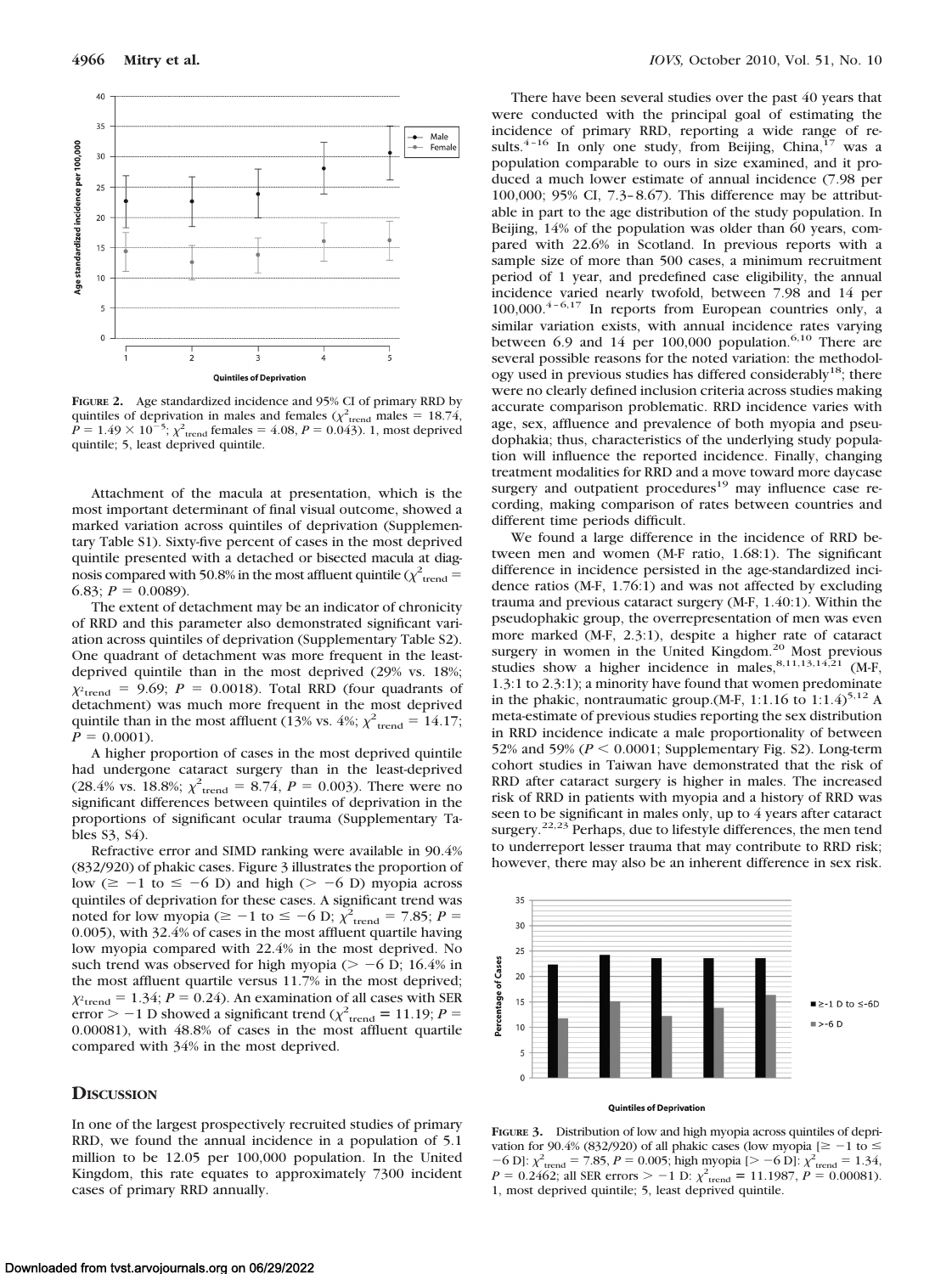The age distribution of our cases indicates a peak in both sexes in the 60- to 69-year age group, widely supported by the findings in other studies. $4-16$ 

The right eye was involved more frequently than the left eye (1.26:1); most studies support this finding (ratios ranging between  $1.09:1$  and  $1.36:1$ ).<sup>5,7,9,10,17</sup> Excluding all cases with previous cataract surgery and reported trauma, we continued to find a right-to-left eye ratio of 1.18:1 ( $P = 0.001$ ). A metaestimate of previous studies reporting this statistic indicates a right eye proportionality of 53.5% to 56.7% ( $P < 0.0001$ ; Supplementary Fig. S2). The reason for the greater incidence in the right eye remains unknown.

Socioeconomic status can affect the incidence of many diseases and the association between deprivation and visual impairment is well known.<sup>24</sup> Unexpectedly, we found a disparity in the incidence of RRD between socioeconomic groups, with an association between affluence and RRD. This trend was a significant finding in both sexes but was much more marked in men. The trend was significant in five of seven socioeconomic demographic domains that determine the overall deprivation score and the strongest association was found in the domain of educational achievement ( $\chi^2_{\text{trend}} = 40.21$ ;  $P =$  $2.3 \times 10^{-10}$ ). In addition to the association with affluence, the characteristics of RRD at presentation showed dramatic variation between quintiles of deprivation. RRD cases from the most deprived quintile more frequently presented with a total RRD (13% vs. 4%) and more frequently presented when the macula was detached (65% vs. 51%) when compared with the leastdeprived quintile. These findings indicate that cases from more deprived areas tend to present later and with more extensive detachments. This trend has important consequences for final visual prognosis.

We explored several possible explanations for the association between RRD and affluence. The incidence of RRD increases with age to a peak in the sixth decade. Age-specific mortality rates may differ between the most deprived and least deprived quintiles so that fewer people from deprived areas live long enough to be at greatest risk of retinal detachment. Similarly, elderly individuals may have accrued more wealth over many years and a larger proportion of elderly individuals may live in affluent areas. However, we found a significant increase in the age-specific incidence of RRD across quintiles of deprivation in the age groups comprising the highest natural incidence of RRD (age groups, 50 –59 and 60 – 69), suggesting that the influence of age was not the primary factor behind the association with affluence (Supplementary Table S5).

Trauma may influence the incidence of RRD; however, the proportion of traumatic cases was equal across quintiles. Previous cataract surgery, a known risk factor for RRD, did not significantly influence the association with affluence, as more pseudophakic RRD cases were present in the more deprived quintiles.

This study has only recorded patients on presentation to hospital, and it is possible that patients from areas of greater deprivation have poorer access to health care services and have been excluded from the study. However, based on the SIMD classification of our cases, those from the most deprived areas ranked higher than those from the least deprived areas in the geographic-access-to-services domain, which suggests that access to essential services was not a limiting factor in presentation to a hospital.

Myopia is a significant risk factor for RRD and has been associated with higher educational achievement and IQ, and thus, perhaps, higher income and socioeconomic status.<sup>25-27</sup> It is interesting to note that of the SIMD rank determinants, the strongest association was found between RRD and educational achievement. Detachments in the most affluent quintiles were more likely to be associated with myopia than those in the most deprived quintiles. This increased proportion of myopic RRD cases in more affluent areas is an important factor that partly explains the increase in RRD incidence between the most and least deprived quintiles. Although myopia is an important factor in the observed association between RRD and affluence, we cannot exclude other, as yet unidentified risk factors associated with socioeconomic status that may underlie this observation.

In summary, we prospectively estimated the overall incidence of primary RRD in Scotland to be 12.05 per 100,000 population. Men were affected more than women in all age groups and all types of RRD. More than 50% of all phakic cases were myopic. One in five cases with RRD had had cataract surgery. RRD incidence and the proportion of myopic RRD are significantly associated with affluence; however, RRD cases from more deprived datazones frequently present with a more extensive area of detachment.

#### *References*

- 1. Grey RH, Burns-Cox CJ, Hughes A. Blind and partial sight registration in Avon. *Br J Ophthalmol.* 1989;73(2):88 –94.
- 2. D'Amico DJ. Clinical practice: primary retinal detachment. *N Engl J Med.* 2008;359(22):2346 –2354.
- 3. Mitry D, Charteris DG, Yorston D, et al. Rhegmatogenous retinal detachment in Scotland: research design and methodology. *BMC Ophthalmol.* 2009;9:2.
- 4. Wong TY, Tielsch JM, Schein OD. Racial difference in the incidence of retinal detachment in Singapore. *Arch Ophthalmol.* 1999; 117(3):379 –383.
- 5. Tornquist R, Stenkula S, Tornquist P. Retinal detachment: a study of a population-based patient material in Sweden 1971–1981. I. Epidemiology. *Acta Ophthalmol* (*Copenh).* 1987;65(2):213–222.
- 6. Algvere PV, Jahnberg P, Textorius O. The Swedish Retinal Detachment Register, I: a database for epidemiological and clinical studies. *Graefes Arch Clin Exp Ophthalmol.* 1999;237(2):137–144.
- 7. Haimann MH, Burton TC, Brown CK. Epidemiology of retinal detachment. *Arch Ophthalmol.* 1982;100(2):289 –292.
- 8. Limeira-Soares PH, Lira RP, Arieta CE, Kara-Jose N. Demand incidence of retinal detachment in Brazil. *Eye.* 2007;21(3):348 –352.
- 9. Rowe JA, Erie JC, Baratz KH et al. Retinal detachment in Olmsted County, Minnesota 1976 through 1995. *Ophthalmology.* 1999; 106(1):154 –159.
- 10. Laatikainen L, Tolppanen EM, Harju H. Epidemiology of rhegmatogenous retinal detachment in a Finnish population. *Acta Ophthalmol (Copenh).* 1985;63(1):59 – 64.
- 11. Ivanisevic M, Bojic L, Eterovic D. Epidemiological study of nontraumatic phakic rhegmatogenous retinal detachment. *Ophthalmic Res.* 2000;32(5):237–239.
- 12. Sasaki K, Ideta H, Yonemoto J, Tanaka S, Hirose A, Oka C. Epidemiologic characteristics of rhegmatogenous retinal detachment in Kumamoto, Japan. *Graefes Arch Clin Exp Ophthalmol.* 1995; 233(12):772–776.
- 13. Polkinghorne PJ, Craig JP. Northern New Zealand Rhegmatogenous Retinal Detachment Study: epidemiology and risk factors. *Clin Exp Ophthalmol.* 2004;32(2):159 –163.
- 14. Mowatt L, Shun-Shin G, Price N. Ethnic differences in the demand incidence of retinal detachments in two districts in the West Midlands. *Eye.* 2003;17(1):63–70.
- 15. Zou H, Zhang X, Xu X, Wang X, Liu K, Ho PC. Epidemiology survey of rhegmatogenous retinal detachment in Beixinjing District, Shanghai, China. *Retina.* 2002;22(3):294 –299.
- 16. Wilkes SR, Beard CM, Kurland LT, Robertson DM, O'Fallon WM. The incidence of retinal detachment in Rochester, Minnesota 1970 –1978. *Am J Ophthalmol.* 1982;94(5):670 – 673.
- 17. Li X. Incidence and epidemiological characteristics of rhegmatogenous retinal detachment in Beijing, China. *Ophthalmology.* 2003; 110(12):2413–2417.
- 18. Mitry D, Charteris DG, Fleck BW, Campbell H, Singh J. The epidemiology of rhegmatogenous retinal detachment: geographic variation and clinical associations. *Br J Ophthalmol.* 2010;94(6):678 – 684.